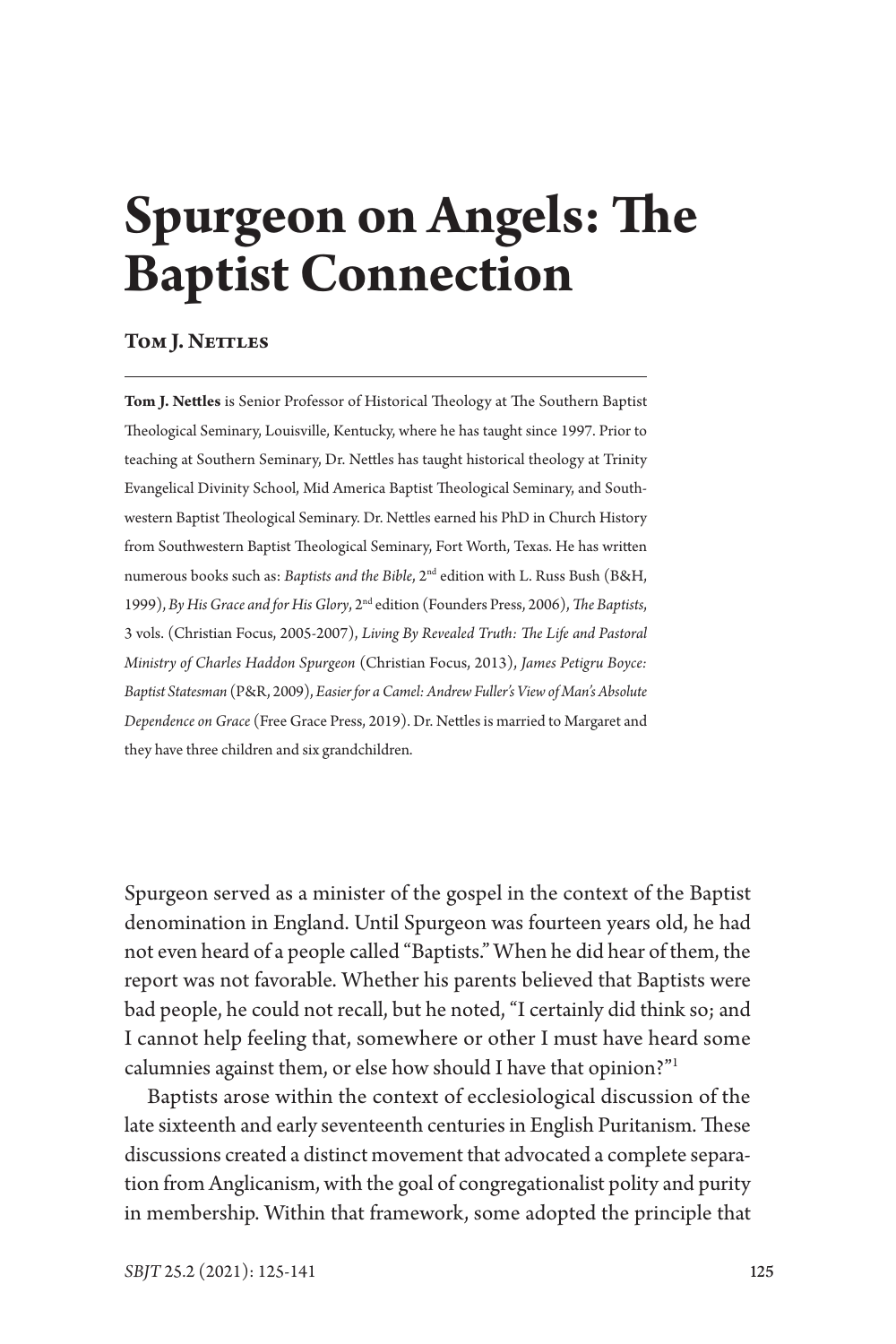purity of congregational church life could only be established and maintained through the baptism of believers only. Two streams developed in this context, an Arminian group soon known as General Baptists that can be traced to the influence of John Smyth in 1609, and a Calvinist group soon known as Particular Baptists which emerged in several congregations from within and independent paedobaptist congregation. Both of these groups suffered together, went to prison together, and were alike harassed in their attempts to worship. Their humble attempts to confess, preach, and worship in believing congregations were periodically, and sometimes with brutal aggression, interrupted under the power of a variety of laws that sought to eliminate independency and establish an absolute unity of church and state.

The theological position of both groups was clearly described in confessions of faith, most notably the Orthodox Confession of the General Baptists (1660) and the Second London Confession of the Particular Baptists (1677; renewed 1689). Both confessions, to the degree that their respective theological positions would allow it, owed much of their order, doctrinal formulation, and actual wording to the Westminster Confession of Faith. General Baptists suffered theological decline under the influence of Socinianism and Quakerism while Particular Baptists, remaining confessionally orthodox, fell into hyper-Calvinism in several of their associations. The General Baptists experienced some degree of revival and formed a New Connection in 1770 under the influence of Dan Taylor. Due to the conscientiously pursued theological pilgrimage of Andrew Fuller (d. 1815) and the global evangelistic compassion of William Carey (d. 1834, the year of Spurgeon's birth) the grip of hyper-Calvinism was broken among the Particular Baptists. They became leaders both in homeland evangelism and foreign missions. In the wake of these changes, Baptists found themselves divided into Old Connection, New Connection, Strict Baptists, Gospel Standard Baptists, and Baptist Union Baptists.

Spurgeon's Baptist convictions arose in conversation with an Anglican tutor when Spurgeon attended school at Maidstone. Spurgeon was reared under the powerful influence of two devoted Congregational ministers, his father and his grandfather, who practiced and argued doctrinally for infant baptism. In school at Maidstone, the teacher, while working through the Anglican catechism, learned that Spurgeon's father and grandfather were independent ministers and that Spurgeon had been baptized by his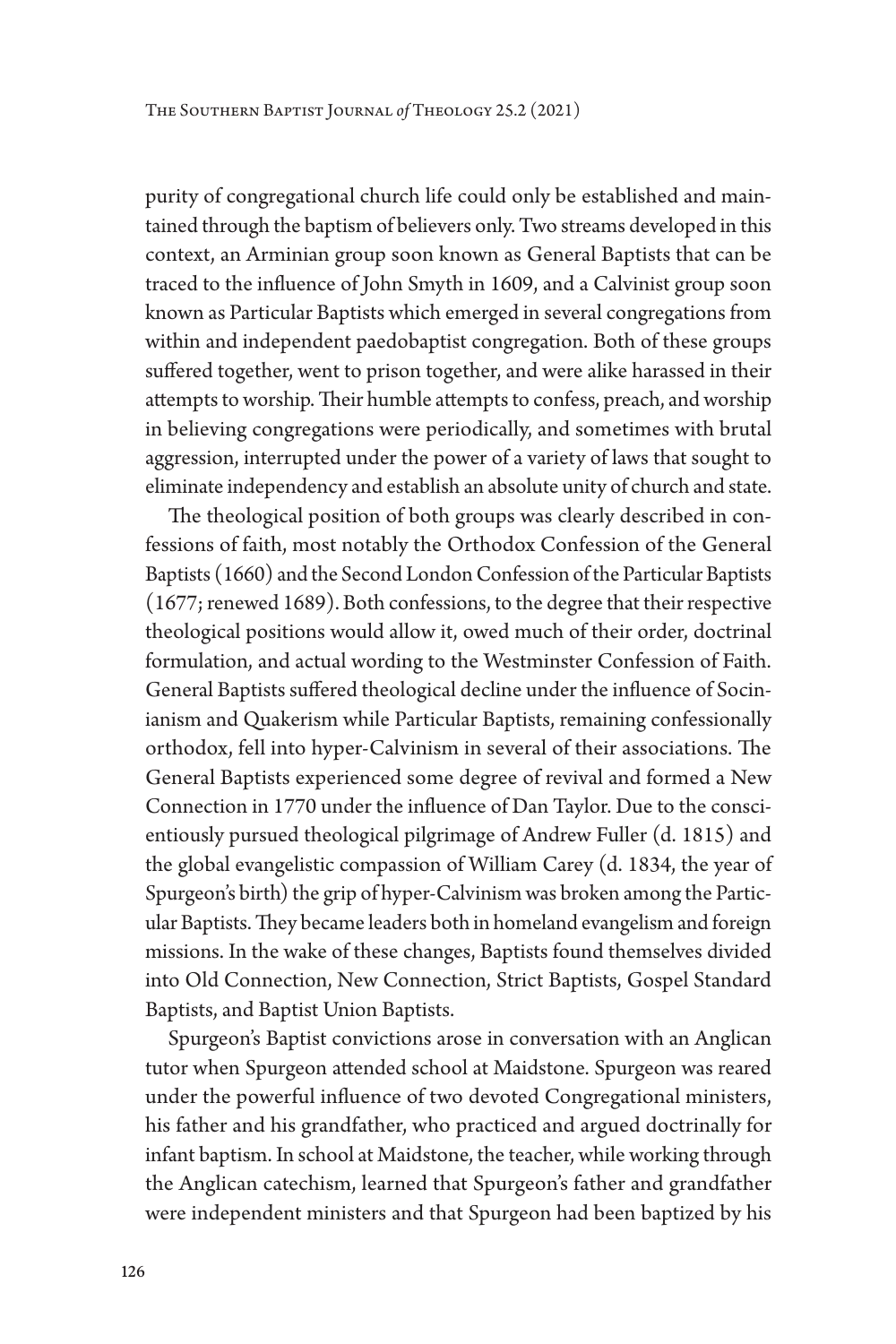grandfather, in a parlor, as an infant, and without sponsors. Since his grandfather performed the ceremony, it did not bother Spurgeon since "all infants ought to be baptized," so he had learned. Seizing the opportunity to pick what he thought was low-hanging fruit, the clergyman-teacher sought to convince Spurgeon that his baptism was false but that of the Church of England was true. The Congregationalists baptize infants without sponsors to profess their faith vicariously, while Anglicans baptize infants with sponsors who pledge their faith for them and also denounce the devil and all his ways. After a week of study, Spurgeon concluded that neither his nor the Anglican's doctrine was consistent with the New Testament (NT). He stated his conclusion to his teacher, with the additional application that he had already been baptized once wrongly, and he would "wait next time till I am fit for it." At that moment he resolved "that if ever Divine grace should work a change in me, I would be baptized."2 Spurgeon's eventual conversion in 1850 led to his baptism in the river Lark and, according to his testimony, a loss of all shyness in speaking the gospel.

When attending school in Cambridge, Spurgeon became a member of a Baptist church formerly served by Robert Robinson, author of "Come Thou Fount of Every Blessing." As a participant in a lay preachers' association, Spurgeon soon became pastor of a Baptist church at Waterbeach when he was sixteen years old. The news of this boy preacher and the transformation of the town through his preaching soon made rounds among the churches of the Baptist community. After two and one-half years there, Spurgeon moved to London to become pastor of the New Park Street Baptist Church.

The origin of his church extended back to the seventeenth century. Some of the most productive persons in Baptist life had served the church as pastor. Benjamin Keach (1640-1704), who began his ministry as a General Baptist and served as a pastor of a General Baptist church in Southwark, became a Calvinist around 1672. Several of the members of that church joined him to form a church at Goat Yard, Horsleydown. Another church broke from Keach's when he introduced congregational singing as a regulated part of corporate worship. His son-in-law, Benjamin Stinton joined him as a co-pastor in 1697. Keach died in 1704 and Stinton stayed as pastor until his death in 1719. The church split when the men refused to allow the women to vote for the new pastor in 1720. The faction that split had called John Gill as pastor and returned to meet in the Goat Yard meeting house. Gill died in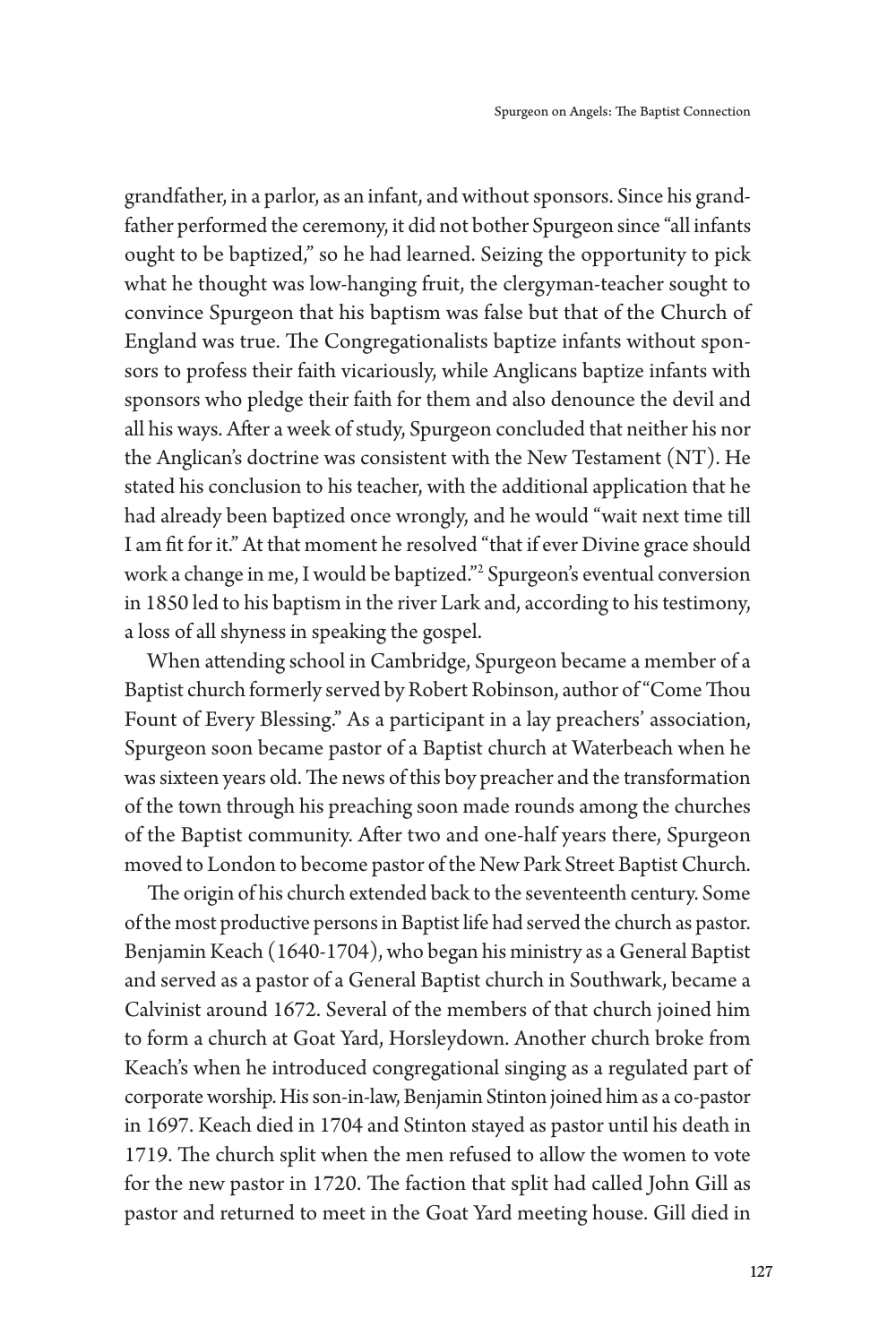1771 after fifty-one years of ministry and was succeeded by John Rippon in 1773. The church moved to New Park Street in 1833 and Rippon died in 1836. Rippon was followed by Joseph Angus as pastor through 1841 when James Smith succeeded him for ten years. William Walters came in 1851, served for a couple of years, and was succeeded by the nineteen year old Charles Haddon Spurgeon.

He came into London Particular Baptist life at a time when there was amicable fellowship among the Baptist churches, but elements of doctrinal flattening, even decline, were rising to the surface. There was a drive toward unity between General and Particular Baptists which involved changes in the practice of communion toward a greater openness and also frequent pulpit exchange between the two groups. This means that the Calvinism espoused was beginning to marginalize some of the distinctive soteriological points of doctrine. A greater emphasis was being placed on the common ecclesiological affirmations of believer's baptism, regenerate church membership, liberty of conscience, and the right of private interpretation. Spurgeon's clear and bold articulation of the doctrines of grace as constituting the gospel, his criticism of Arminianism immediately made him the target of rapt attention and tasteless, vindictive criticism. Throughout his ministry, Spurgeon would note the increase of this decline and how it began to engulf some of the central doctrines of orthodoxy and the inspiration of Scripture. Though he had attempted to establish fellowship with sound believers of wide confessional traditions, his conscience would not permit him to compromise those elements of vital truth upon which the glory of God and the eternal destiny of sinners rested. When he initiated a public stand against this noticeable decline, he began, in 1887, what became known as the "Downgrade Controversy." This dominated the final four and one-half years of his ministry.

# **PREACHING ABOUT ANGELS**

Spurgeon believed that, according to Hebrews 12:22, angels exist in such abundance that humans have no categories by which to calculate their numbers. They are great in multitude, an "innumerable company of angels." From the original number of angels God created, a host fell following the lead of a beautiful angel whose intellect exceeded that of all the other creatures. Satan "occupied a very high place in the hierarchy of angels before he fell; and we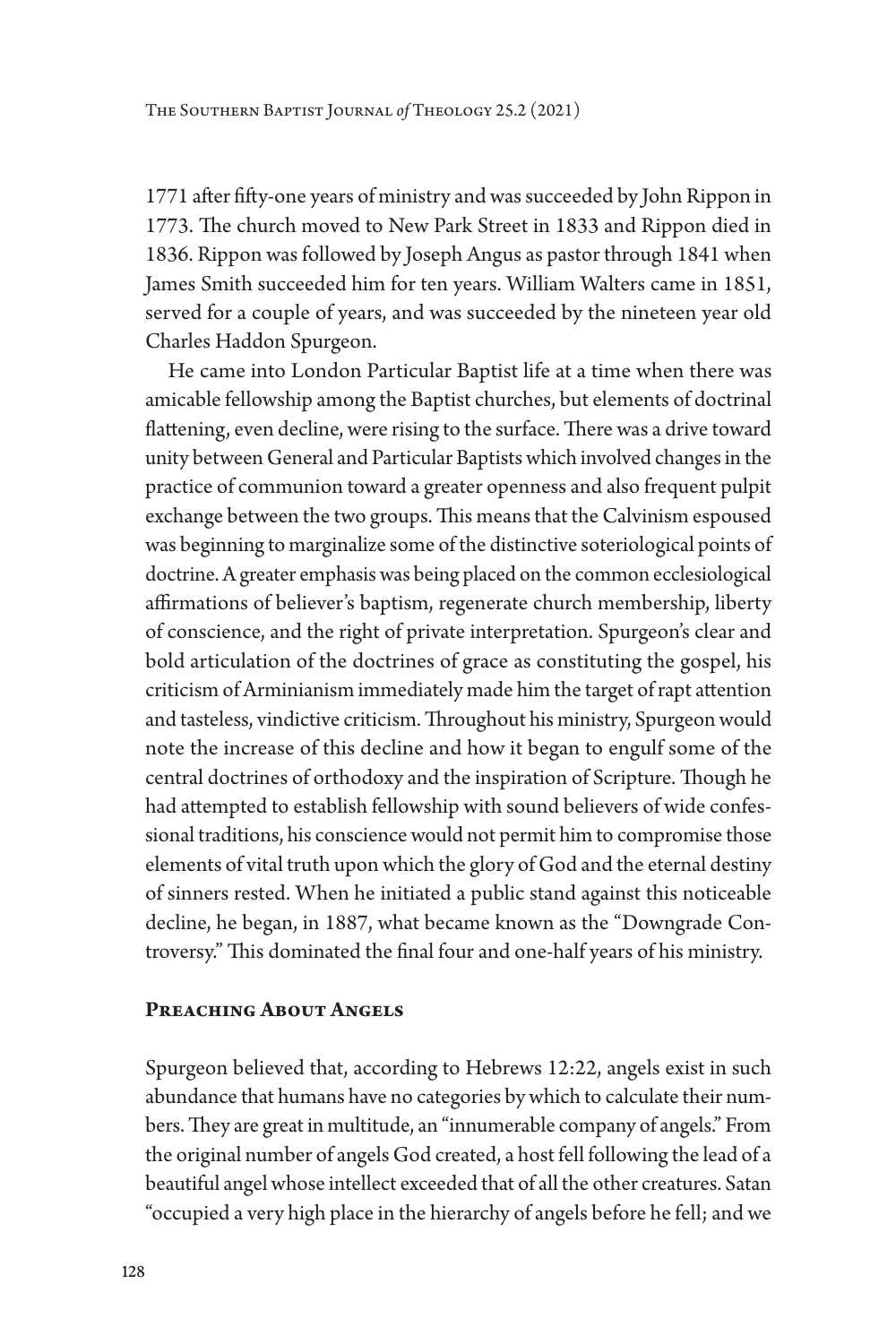know that those mighty beings are endowed with vast intellectual powers, far surpassing any that has ever been given to beings in the human mould."3 Other angels, called elect angels, were kept from rebellion and confirmed finally by the mediatorial work of Christ. These elect angels exist in such abundance because their purpose includes an inexhaustible combination of activities consisting of wonder, worship, and work. They wonder at the transcendent wisdom of God and his unsearchable glory in the execution of his purposes. They worship endlessly for they are consistently in the presence of the Triune God's impenetrable holiness, the very essence of inexhaustible beauty. They work and consistently do his bidding within the fabric of his covenant of redemption serving the mission of the Savior and aiding the elect for whom he died.

Having isolated Spurgeon's theology of angels to these three areas, this paper will explore first his understanding of the work of angels, then the worship in which angels engage, and then their intellectual absorption that produces wonder.

# *The Work of Angels*

This vast multitude of the heavenly servants of God are on the side of believers. Spurgeon pointed out that angels "have often been messengers of God's will to the sons of men," and in so doing "have never shown any reluctance."4 The opposite, in fact is true. Their joy has been great "to bear God's tidings down from heaven to earth," a task seen in various stages throughout redemptive history from the entrance to Eden to the Apocalypse of John. Angels consist of a "great army of the Lord of hosts," largely unseen in everyday life "forces that are not discernible' except when they take on a visible form or "by the eye of faith."5

Though sinless, "their sympathy even with fallen men, with men who have grievously sinned and gone astray, is shown by the fact that they 'rejoice over one sinner that repenteth, more than over ninety and nine just persons that need no repentance.'" Though they are spirits of pure intelligence unhindered by the clogs of space and matter, "they have sympathy with us in this poor heavy laden bark, tossed with tempest and not comforted."6

There is a guard of angels that always surrounds every believer. Spurgeon surmised that It may be that every star is a world, "thronged with the servants of God, who are willing and ready to dart like flames of fire upon Jehovah's errands of love." Should the forces available in one world be insufficient for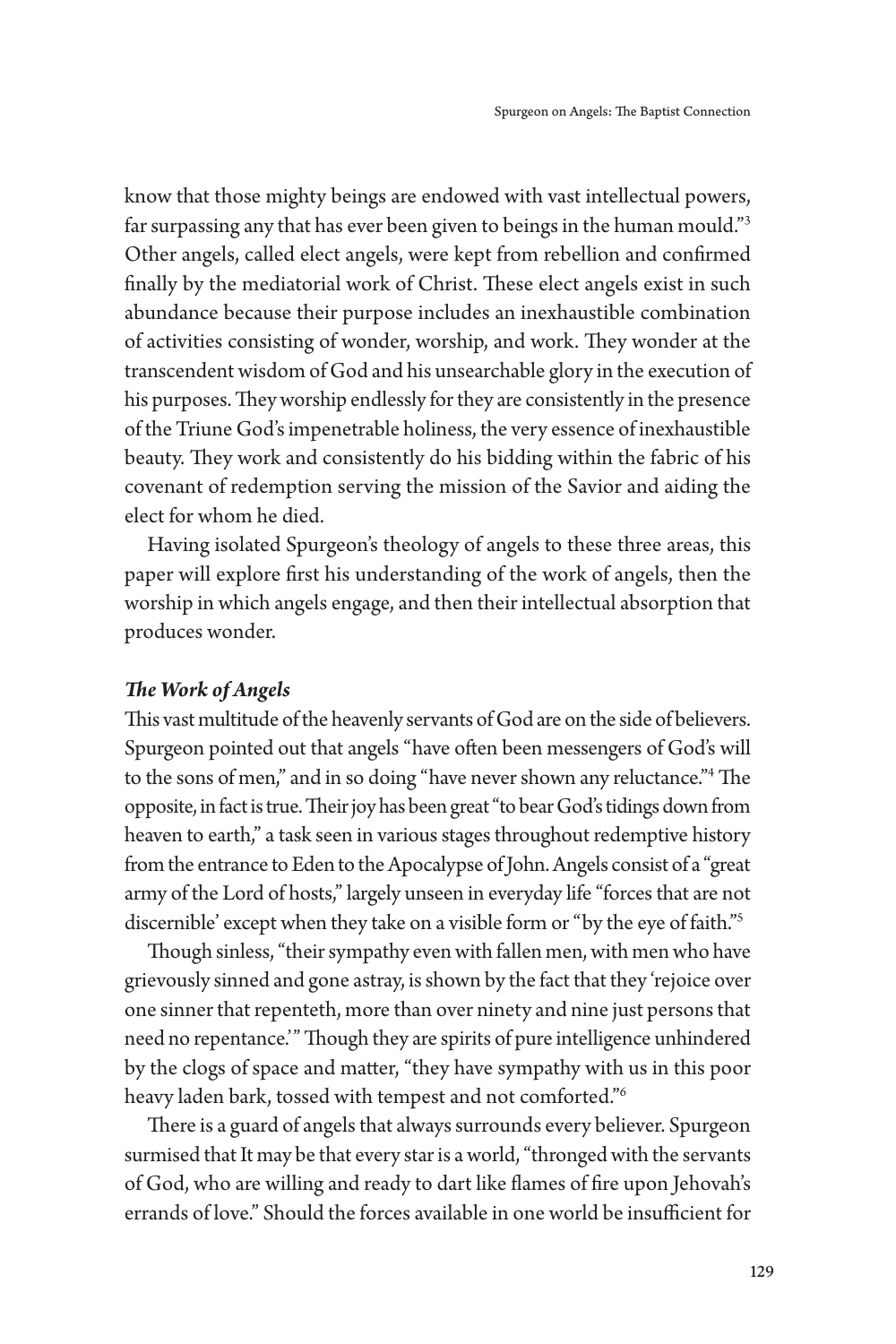the protection of a saint, "he has but to speak or will, and myriads of spirits from the far-off regions of space would come thronging forward to guard the children of their king."7 An angel appeared to Joseph to give "assurance that Mary had not sinned" for God "would not leave the honour of the chosen virgin-mother without protection." When the Angel told Joseph to flee into Egypt, Spurgeon remarked, "Angels were busy in those days, for they had special charge of their Royal Master." And when informed it was safe to return to Israel, Spurgeon exclaimed, "Angels again! Yes, and they are busy still around 'the beloved of the Lord.'"8

They are all filled with power. Spurgeon reminded his hearers of the devastation caused by the insects that are at the command of Jehovah, saying that "none can resist them, and nothing can escape them ... If such be the case with insects, what must be the power of angels?"9

All these angels work in order, for it is God's host, and the host is made up of beings which march or fly, according to the order of command. Every angel works within his proper order even as nature itself is arrayed according to it given purpose and power. None even contemplates that rebellion would produce a happier or more useful state of being. These unfallen intelligent agents do not "mutiny against divine decrees, but find their joy in rendering loving homage to their God." Their perfect happiness arises from their perfect consecration. Angels under the command of God and in service to men are "full of delight, because completely absorbed in doing the will of the Most High."10

Not only are they ordered according to God's decrees, but they are all "punctual to the divine command." To Jacob they were there in the very moment when he needed assurance (Gen 32: 1, 2). "When God means to deliver you, beloved, in the hour of danger," Spurgeon applied the narrative, "you will find the appointed force ready for your succour. God's messengers are neither behind nor before in their time; they will meet us to the inch and to the second in the time of need." Given such a host of obedient powerful ones at the command of God, and called to be our guardians, let us proceed without fear.

Because so many of these heavenly helpers appeared to Jacob at a time of fear and dread, we conclude that angels are sent to meet the needs of one individual saint, no matter what his flaws, for he is beloved of God. "Squadrons of angels marched to meet that one lone man." Spurgeon found delight in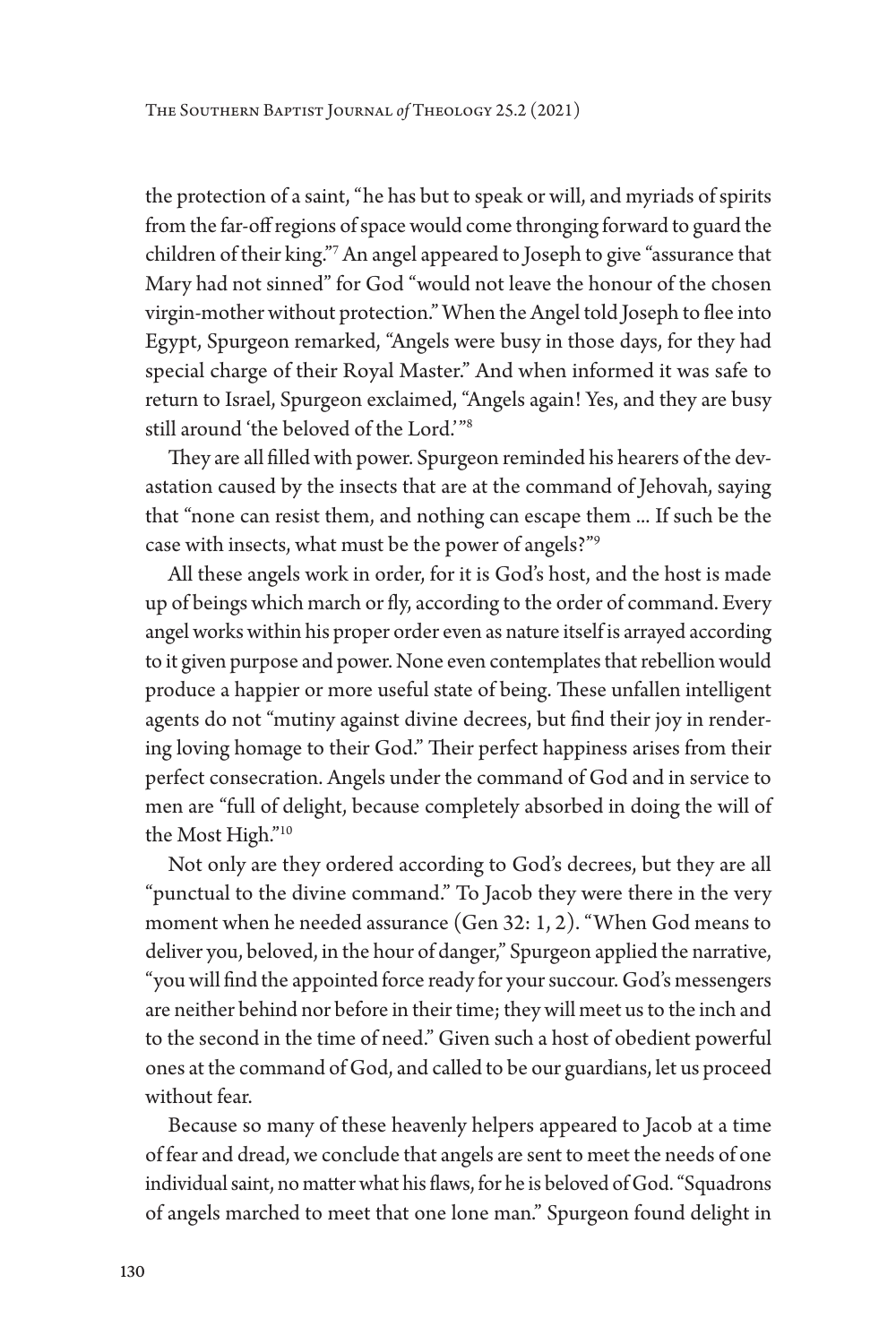considering that "the angels should be willing, and even eager, troops of them, to meet one man." Only gross misperception could produce that vain humility and "worshipping of angels which Paul so strongly condemns. Worshipping them seems far out of the question; the truth lies rather the other way, for they do us suit and service." Surely one can see this is true when Scripture asserts, "Are they not ministering spirits, sent forth to minister to them that are the heirs of salvation?" God has said, first to the Only-Begotten, and then to every believer in Christ, "they shall bear thee up in their hands, lest thou dash thy foot against a stone." As we are the sons and daughters of the Lord God Almighty, these ministering ones have the same charge concerning us.<sup>11</sup>

Spurgeon also noted that "these forces, though in themselves invisible to the natural senses, are manifest to faith at certain times." In the company of Laban, Jacob, "the heir of the promises was becoming a man of the world." The security was stifling and joy was in the present, not in the promise. Jacob left and took up a tent-life. He had to become one who was seeking a city. The loss of companions and apparent stability, even in the shadow of the churlish Laban, was more than compensated by the "innumerable company of angels" that ministered to him. Spurgeon quoted, "Verily, I say unto you, there is no man that hath left house, or brethren, or sisters, or father, or mother, ort wife, or children or lands, for my sake, but he shall receive and hundredfold now in this time, houses, and brethren, and sisters, and mothers, and children, and lands, with persecutions; and in the world to come eternal life." The brotherhood of angels compensates in an exorbitant way for any loss of earthly companions and so-called stable society.

In a moment of dread, Jacob lost sight of the company of angels that had come to accompany him. So might we at times, for like him, we are weak and given to magnify our distress and minimize the promise of power that is on our side. At the point of the greatest dread, however, these companions will not leave us; we glory not in them nor in their presence, but we glory only in God and in the reality of heaven's being the place of his undiminished beauty. On the way there, however, he shows us that we do indeed have the company of glorious beings, an "innumerable company of angels." Spurgeon contemplated that moment.

The angels of God and the God of angels, both come to meet the spirits of the blessed in the solemn article of death. Have we not ourselves heard of divine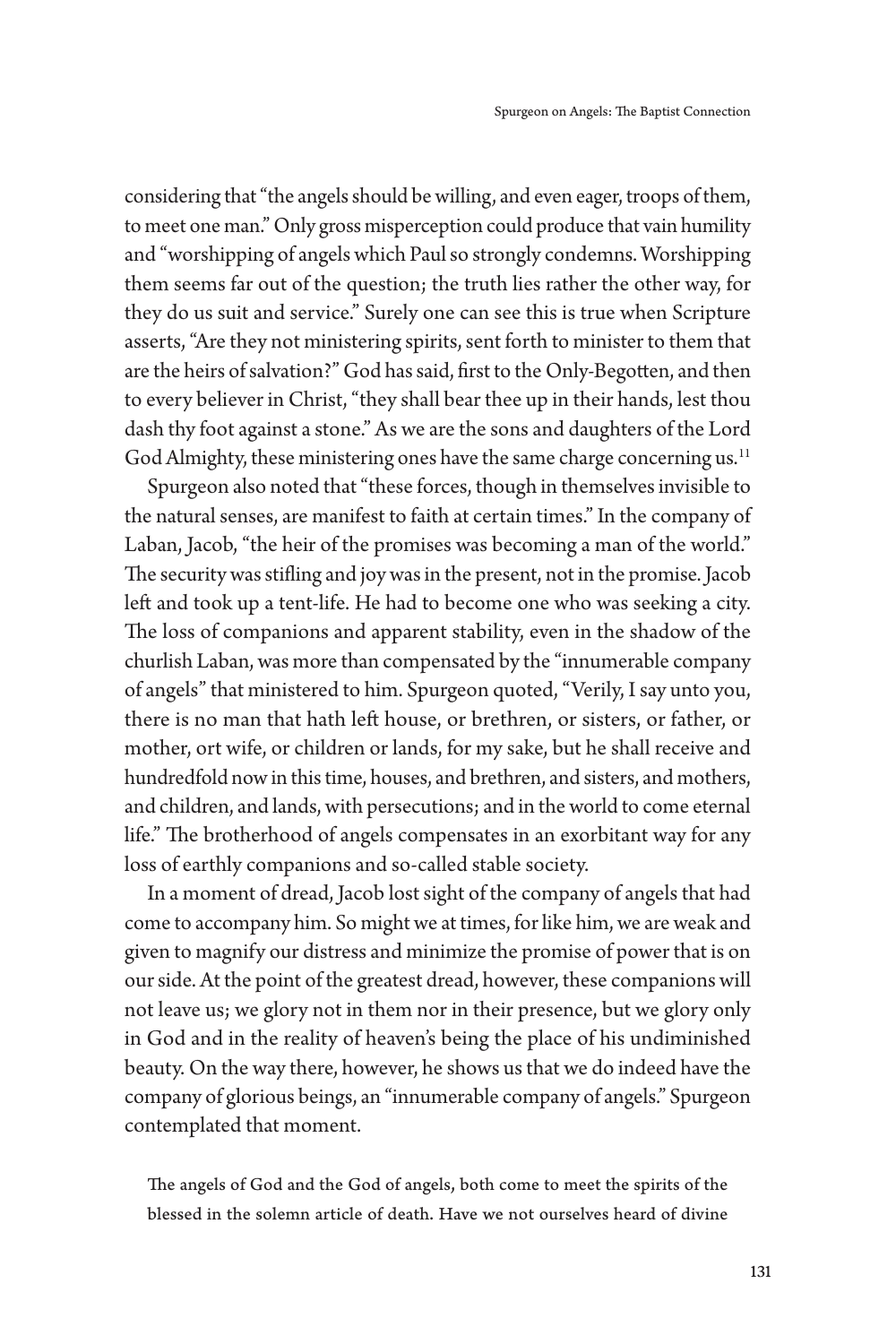revealings from dying lips? Have we not heard the testimony so often, too, that it could not have been an invention and a deception? Have not many loved ones given us assurance of a glorious revelation which they never saw before? Is there not a giving of new sight when the eyes are closing? Yes, O heir of glory, the shining ones shall come to meet you on the river's brink, and you shall be ushered into the presence of the Eternal by those bright courtiers of heaven, who on either side shall be a company of dear companions when the darkness is passing, and the glory is streaming over you. Be of good cheer: if you see not the hosts of God now you shall see them hereafter, when the Jordan shall be reached, and you cross over to the promised land." 12

#### *Angels in Their Worship*

As Spurgeon meditated on the appearance and activities of the Seraphim in Isaiah, he pointed to them as a model of Christian service. The work that angels were appointed to do, they did promptly and with gladness for the atmosphere they breathed, the source of their life was worship. "There were they, waiting to know his pleasure, on the wing ready for any errand, and adoring while they waited." These two things summarized his understanding of unvarnished Christian service. We worship and we are ready for errand. Our desire consists simply of His pleasure. We wait on him and his command. While we wait, we adore. In fact, because we adore, we wait. No impatience intrudes on the pleasure of adoration, and adoration prompts immediate and energetic obedience.

Spurgeon remarked, looking at the text, "They dwell near the Lord, and even so should we; he is their centre and their bliss, even so should he be ours." Noting a connection between Psalm 104:4, Hebrews 1:7 and this text, Spurgeon observed, "These courtiers of the great king were creatures of fire, ablaze with ardour; all flowing and shining they worship him," and added, "Jehovah, who is a consuming fire, can only fitly be served by those who are on fire, whether they be angels or men." There is no room for lukewarmness in service of the great and holy God, for such awkward and incommensurate hesitation will be spewed out or burned up. "If we become lethargic and soulless we shall not be counted worthy to be employed on divine errands." Like John the Baptist, we should pray that God will make us a "burning and shining light."13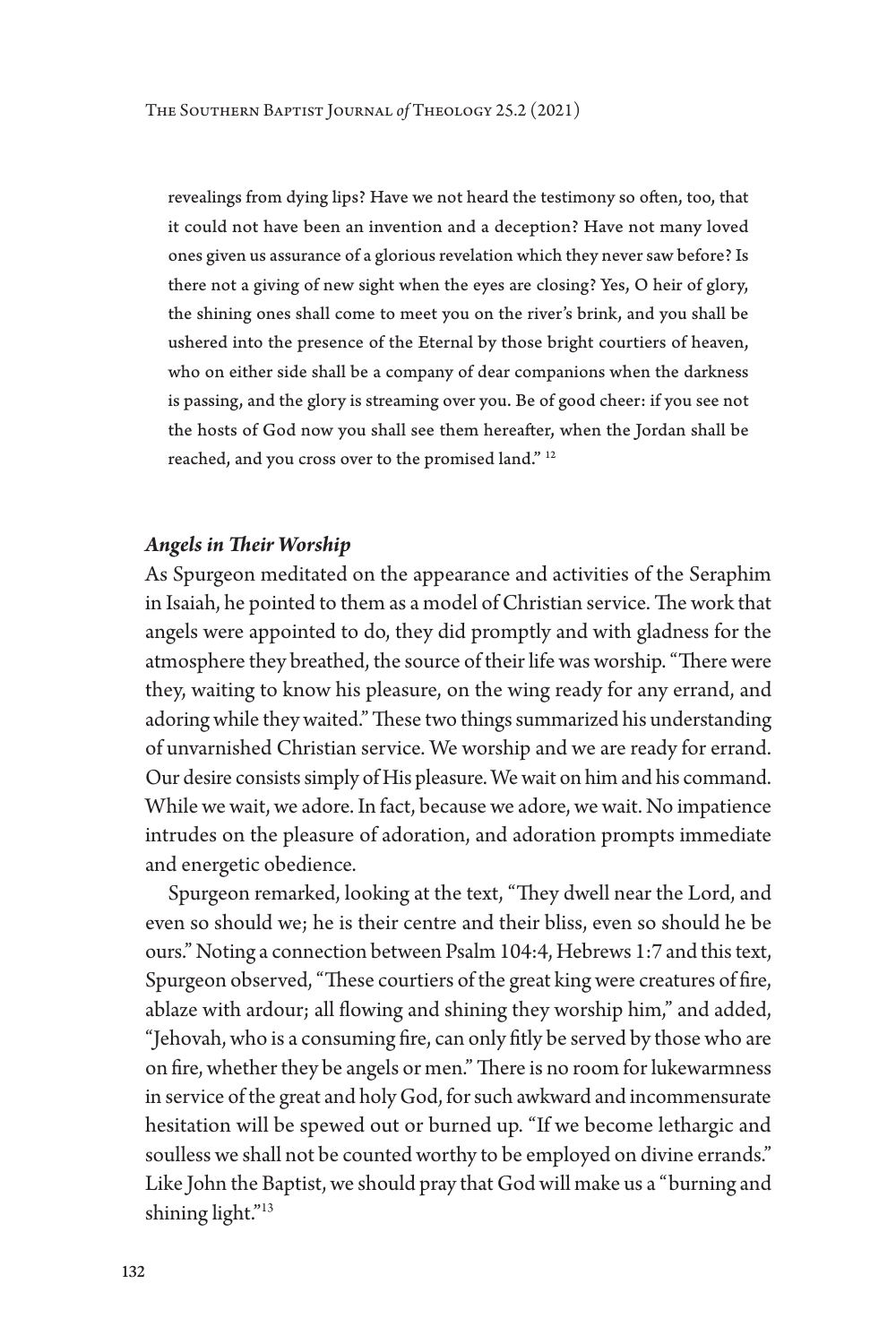Reflecting on the appearance of these heavenly beings with six wings—it is a vision and thus filled with symbolism—we reflect that God's servants are full of motion, full of life. "Some that I know," Spurgeon reminded his people, "who profess to serve the Lord seem to have no wing at all, but are stolid and inactive, more like a sloth than the seraph, having more weight than wing."<sup>14</sup> These seraphim were ready to fly at the Lord's bidding, while they waited they were in motion—already flying while hovering near the throne anticipating a command that would effect some necessary element of the covenantal purpose of God. They were "ready to fly upon the Lord's business with a mighty swiftness." Their readiness shows how pure spirits regard the service of God and should not tolerate in themselves a lingering or loitering spirit.<sup>15</sup>

But while flying and ready with six wings, they also show "prudence and discretion." From them we learn that "we shall serve God best when we are most deeply reverend and humbled in his presence." Two wings were on the ready for flight, but four were involved in humble submission and adoration. Their readiness for service does not make them flippant or agitated, but content to hover in the divine presence with "humble shamefacedness and awe." Their perfect symmetry must serve as a standard for us, "the union of worship with work in due proportions." They cannot even gaze upon the "dazzling brightness of Jehovah's throne," while they "adore with veiled countenance." From their posture, we learn that "veneration must be in larger proportion than vigour, adoration must exceed activity." "The covering of the face," Spurgeon contended, "is as needful as the flight."<sup>16</sup>

In addition, though unfallen creatures, they recognize still their creaturely state even in their created beauty and privileged calling. "The seraph remembers that even though sinless, he is yet a creature, and therefore he conceals himself in token of his nothingness and unworthiness in the presence of the thrice holy one." Referring to the contrast between Mary and Martha and the comment of Jesus, Spurgeon made application, "As Mary at Jesus' feet was preferred to Martha and her much serving, so must sacred reverence take the first place, and energetic service follow in due course." We are thus ready for every good word and work, filled with divine enthusiasm, the special gift and work of the Holy Spirit. At the same time winged with sacred energy, the Spirit will make us "humble in mind, removing from us all vain curiosity." With such help, "we shall not attempt to gaze with uncovered eye on the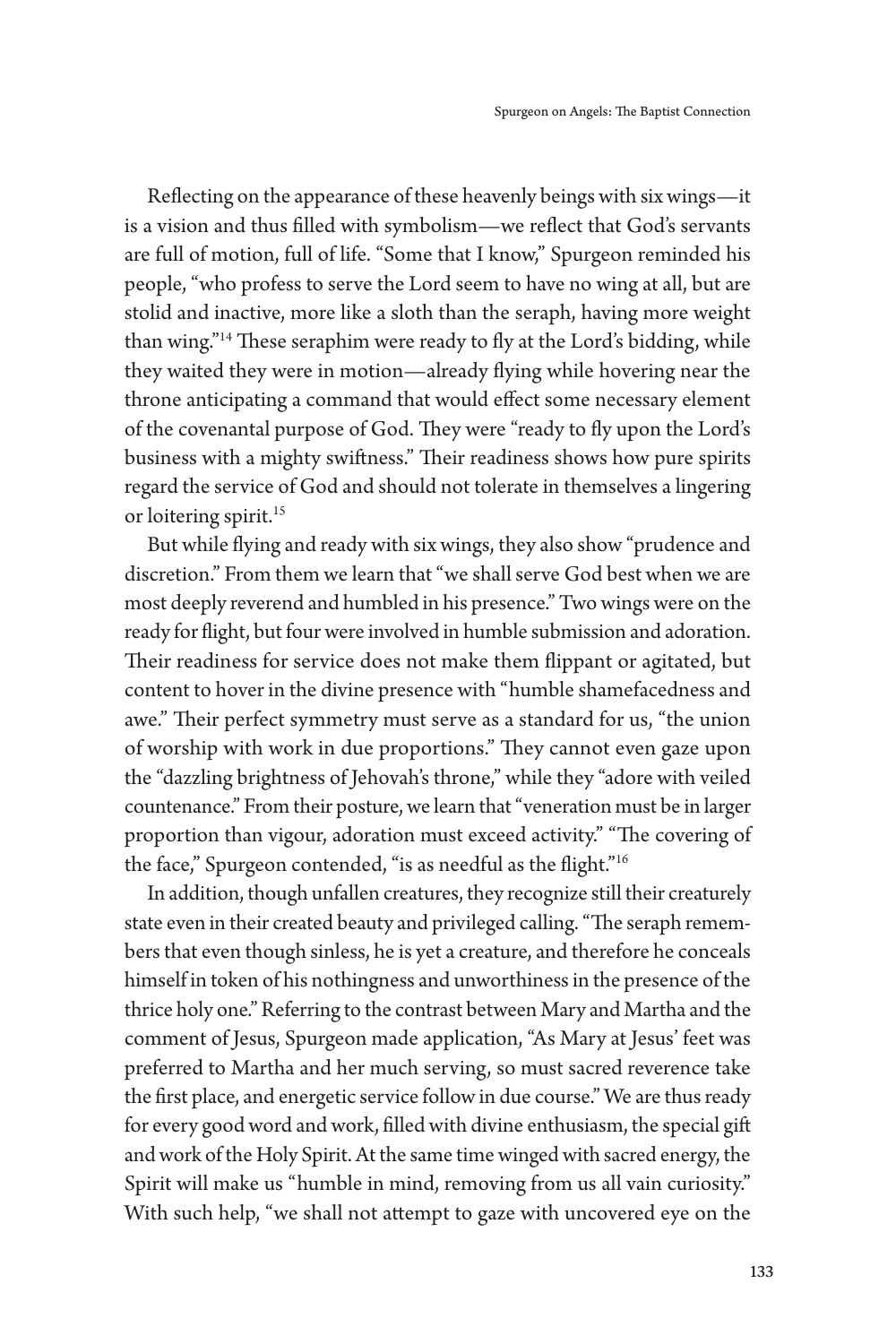great Incomprehensible, and taking away all unhallowed presumption, so that we use no proud bravado, but cover our feet in the solemn presence of the Holy One."<sup>17</sup>

We learn also from these heavenly creatures that worship never ends, exaltation of the Lord of hosts never leaves the mind or the mouth. From them came forth a "perpetual song" that lauded his intrinsic attributes, his perfect power and right to command, his purpose of creation to manifest his glory. The angelic beings in their song teach us to find no fault in his dispensations. He is holy in creation, providence, and redemption. In constant worship and adoration, they harbored no doubt of his goodness and worthiness. Taking their intuitive propensity for worship as the very atmosphere within which all other responses developed and from which every duty was performed, Spurgeon prayed that such a sense of divine holiness would settle on his congregation. "If thou wilt do this," Spurgeon implored the Lord as he preached, "we shall be a tabernacle full of worshippers first, and of workers afterwards, and shall cheerfully adore thee and labour for thee."18

The angels also sing, not only of his holiness, but of his strength and authority. As Lord of hosts, Jehovah not only has "legions of angels to do his bidding," but everything else in all creation. The whole earth is full of his glory, for he has made the earth to be a display of his legitimate authority over all things. "Hosts of intelligences wait his call; all forces of nature, animate and inanimate, march at his command; from the crash of thunder to the flight of an insect all things are at his beck. Hosts of birds migrate at his direction, hosts of fishes swarm the sea at his call, hosts of locusts and caterpillars devour the fields at his order." The angels, as creatures of the highest intelligence and purest combination of affections and will, see well how all other things beneath them are commandeered by the Lord to serve his holy purpose and serve his great cause of redemption.<sup>19</sup>

Though angels have no part in the atoning sacrifice in the sense of being cleansed from guilt, perhaps they are not totally unaffected by redemption. Spurgeon believed that by Christ's mediation, it is possible that "confirmed them in their holiness, so that by no means shall they ever be tempted or led into sin in the future."20 In addition, through this creature, redeemed and made holy, the number of their former fellow angels who had fallen would be completed. A creature combining spirit and matter should "occupy the place which fallen angels had left vacant."21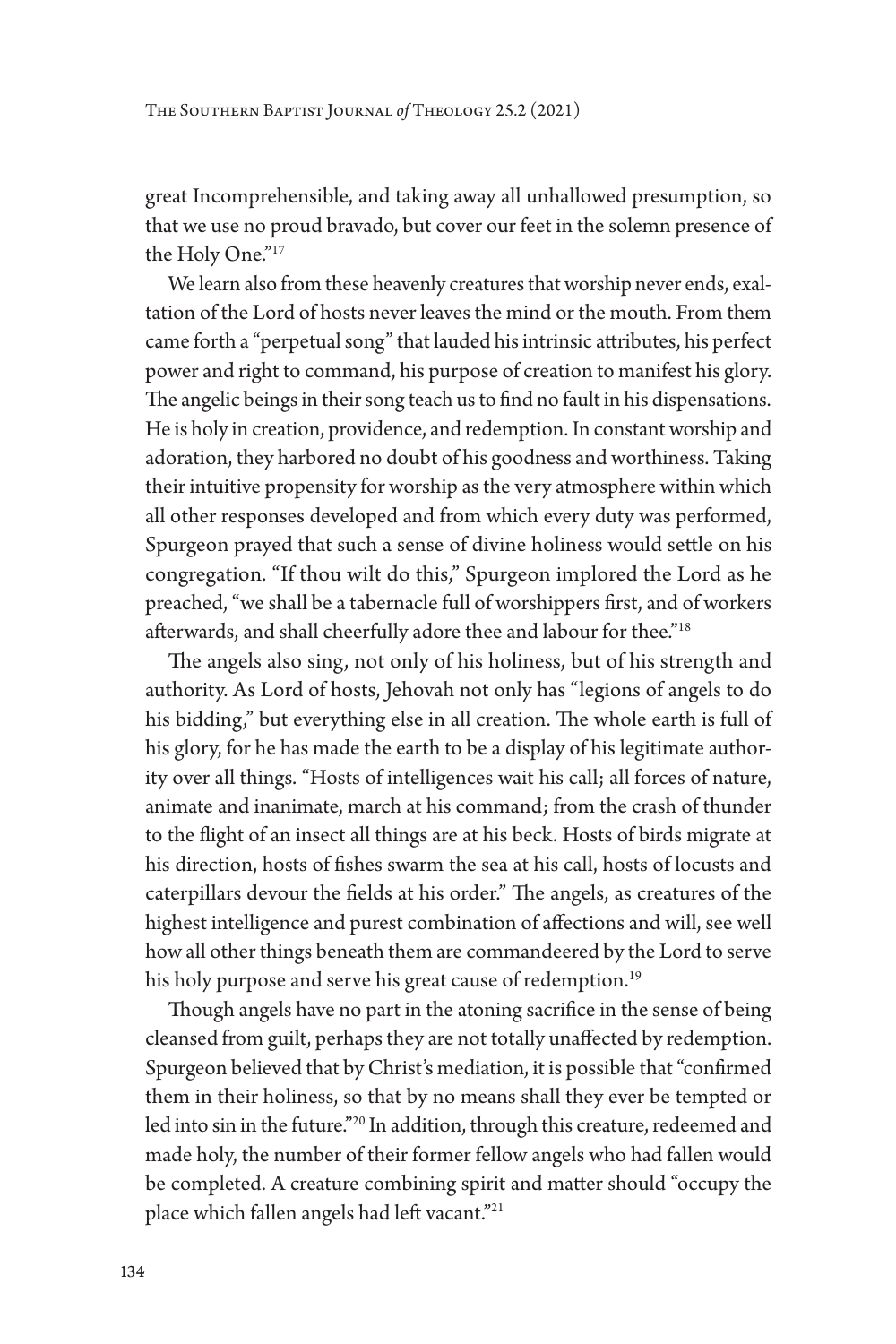Spurgeon believed that, in spite of their apparently superior position in creation, the angels would in the end be subservient to redeemed men. In Christ, redeemed men will have all things placed under their feet, including those unfallen heavenly creatures. Redeemed sinners shall serve him with an adoration that far excels that of any other being. "Angels cannot love so much as we shall, for they have never tasted redeeming grace and dying love."22 This wonder of redeeming fallen creatures constitutes another aspect of Spurgeon's theology of angels.

# *The Wonder of Angels*

Even with these effects, however, the entire matter of redemption is a wonder to angels. Commenting on 1 Peter 1:12, Spurgeon observed that "this divine revelation is of great interest to the holy angels before the throne of God; they stand gazing down as if they were trying to understand the wondrous mystery of redemption, and the great and glorious gospel of the grace of God."23 In a sermon on Ephesians 3:10, Spurgeon sought to tease out the ways in which the church manifests the "manifold wisdom of God" to the "principalities and powers in heavenly places." For Spurgeon, that nomenclature referred doubtless to the angels. Through the church, that is, "the divine counsel and conduct in forming and perfecting the church," angels may be instructed in the redemptive wisdom of God in a way "as they have never learned it before." It is instructive that at both ends of the historic event that constituted redemption, angels are mentioned. At its head, Jesus was made "a little lower than the angels for the suffering of death," and at its consummation Jesus has been set at the right hand of the Father "in the heavenly places far above all principality and power, and might and dominion."24

Spurgeon believed that angels, like men, are capable of unending growth in knowledge and that the effects of redemption would provide the raw material for expansion in knowledge throughout eternity. After an exposition of all the things that angels learned about God as they observed creation in it multifarious dimensions, he proposed that "with all the facility of observation, it seems that the angels have some parts of the wisdom of God to learn, and some lessons of heavenly science to study which creation cannot unfold to their view, to be ascertained and certified by them only through the transcendent work of redemption which the Lord has carried on in his church."25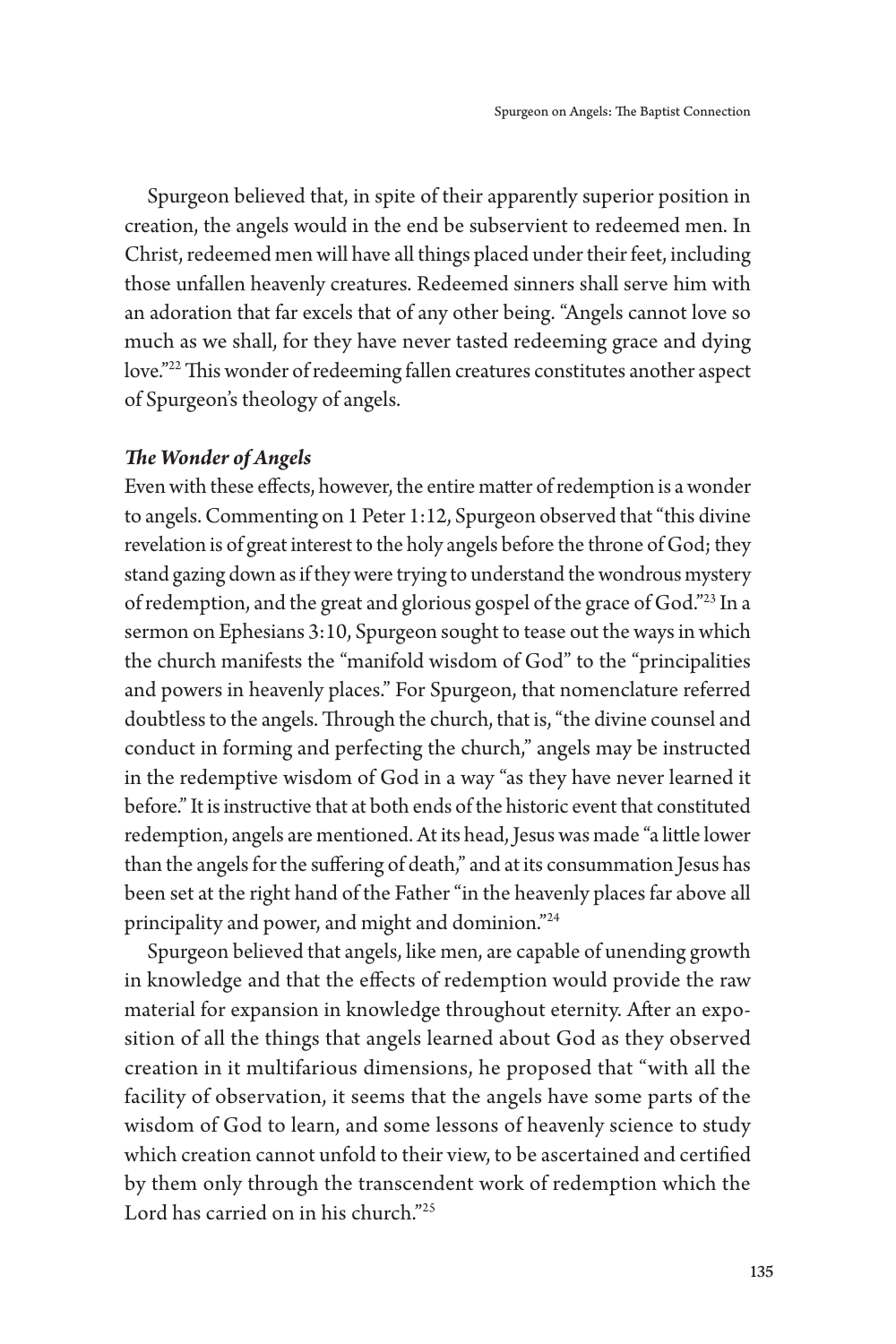Particularly, in the church, because of its complete indebtedness to God's eternal redemptive purpose, the principalities and power learn dimensions of the wisdom of God unavailable in any other format. Spurgeon believed that the angels looked at the matter of redemption and the calling and sanctifying of the church "step by step" and thus "acquired an insight into this manifold wisdom." He saw the angels above the mercy seat with wings outspread and peering down upon the golden lid as indicative of their wonder and holy inquisitiveness as to how the holy God would indeed forgive the fallen sons of men.<sup>26</sup>

Though there is such a thing as sinful speculation and unholy inquisitiveness, the investigation of facts and objective reality in a step by step manner constitutes the way in which rational beings explore the wonders of revelation. "Certainly," Spurgeon noted, "among the children of men there is much pleasure in the getting of knowledge; the merchandise of it is better than the merchandise of silver, and the gain thereof than fine gold." Since the desire for knowledge is a good thing, the means of obtaining it is to be celebrated. Spurgeon continued, "As we gradually break up fresh ground, decipher that which is obscure, sift out analogies, solve difficulties, and follow out the tracks of history in one continuous line, our enjoyment rises to enthusiasm." So it is with the minds and the learning of angels. Many things are to be absorbed as the *ipse dixit* of divine revelation; some may be discerned through observation and synthesis. "Do you not think," Spurgeon asked, "that the angels perceived the manifold wisdom of God *now that they began to understand what man was and what man is?"* The angels, as intelligent communicating spirits, had observed the creation of matter and brute life, but a creature composed complexly of dust, spirit, intelligence, and bearing the image of the creator—a marvel of wisdom this was. But that such a creature would sin and then be redeemed and "exalted into a nearness of connection and intimacy of communion with the Great Father of Spirits"—this was infinitely "wise working."27 That divine wisdom would be discerned particularly through the church.

The manner of this restoration was more mysterious still and shrouded in mystery. The restoration of the complex creature to fellowship is astounding, but the manner of it is a matter of infinite wonder. Restoration shines, but personal union is an explosion of infinite brightness. That the creator would become one person with the complex, and fallen, creature to accomplish this restoration could never have been foreseen or designed by any created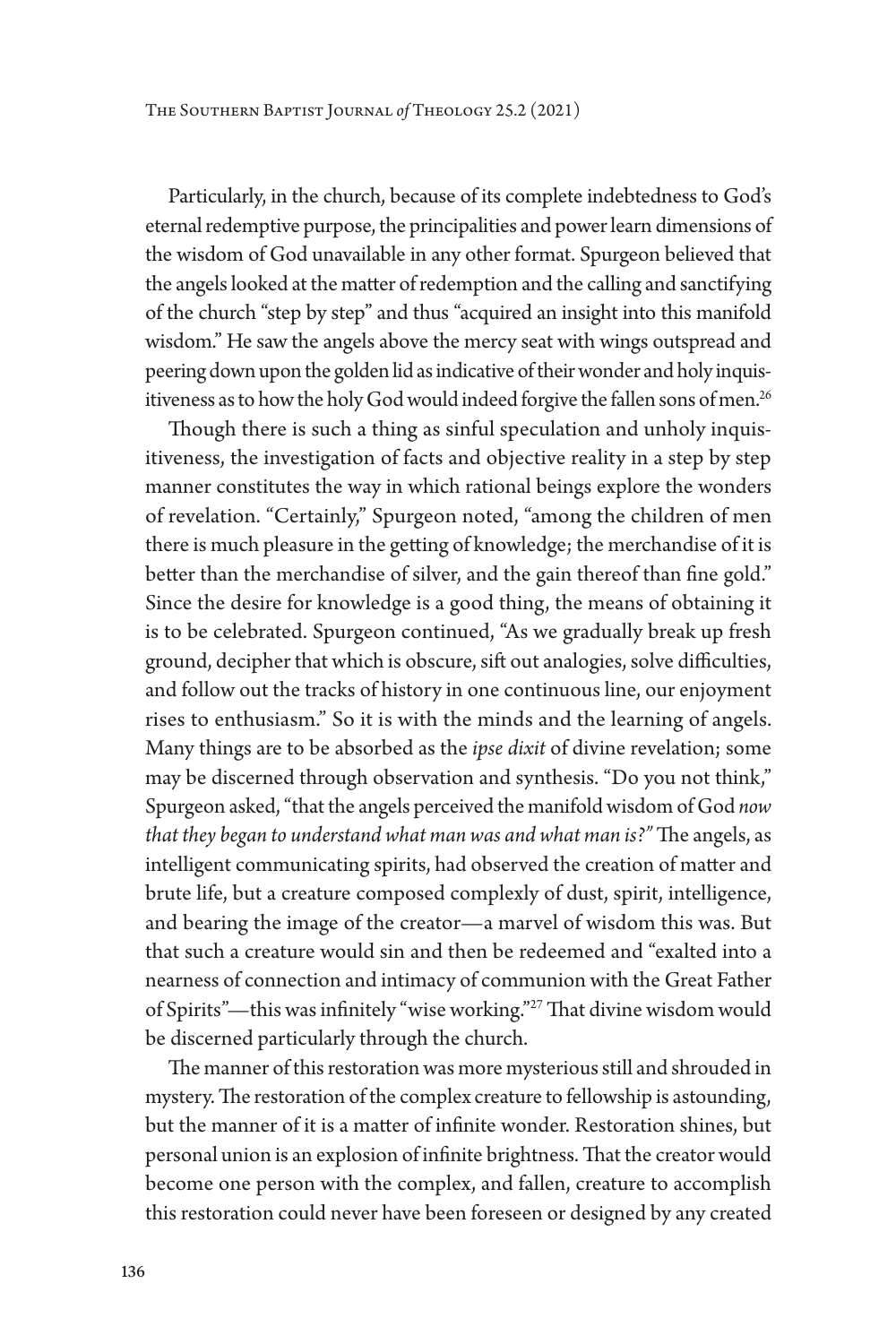intelligence or wisdom but must be the secret of power and wisdom stored in eternity. As the purpose of God was opened piece by piece to these messengers of the coming events, Spurgeon does not view angelic questions and wonder as a matter of evil speculation but as natural intelligent inquisitiveness in the face of an indecipherable mystery. "Even while the mystery was unexplained," Spurgeon remarked, "it was not for pure angelic minds to doubt; still their thoughts must have been full of marvel, and startling questions must have occurred to them."28

Then after proposing a series of questions that might occur to angelic minds about this startling union of God and man, Spurgeon reaffirmed, "It is therefore that the church becomes as a museum which angels may visit with ever expanding interest and ever-increasing delight." How the incarnation, as proposed by deity, would lead to invincible humility for men rather than irrepressible pride startled the angels. "I talk of these things," Spurgeon confessed, "feebly and superficially, but I am persuaded that this is a subject which angels can think of with enchantment, and as they think it over they see transparent proofs of the manifold wisdom of God."29

Further, as the angels considered that this conjunction of the Son of God with human nature for the purpose of redemption and, in such a way, the divine proclamation to the serpent in Eden was to be consummated, their sphere of understanding and adoring God's wisdom expanded. That God's eternal plan would produce the plainly counter-intuitive reality that the greatest dishonor to the triune God was to be the source of his greatest manifestation of wisdom transcends any refinements of reasoning. "The wisdom of God is clearly seen by angels in this, that though *God was dishonoured in this world by sin, that sin has redounded to his greater honour*." Spurgeon referenced Augustine's *felix culpa*, calling it "Happy thought."30

As these gradually disclosed revelations began to open in time and the angel announced and observed the conception in the virgin, and announced to shepherds "Good news of great joy, which shall be to all the people," this coming to pass of events that had been predestinated, caused the angels to burst their bands of invisibility in praise. An entire multitude joined the announcing angel with a chorus that recognized more of the glory of God than hitherto they had observed, "Glory to God in the highest." The "swell of music, how grand! The cadence of those simple words, how charming!" The angels discovered something of the wisdom of God "when they saw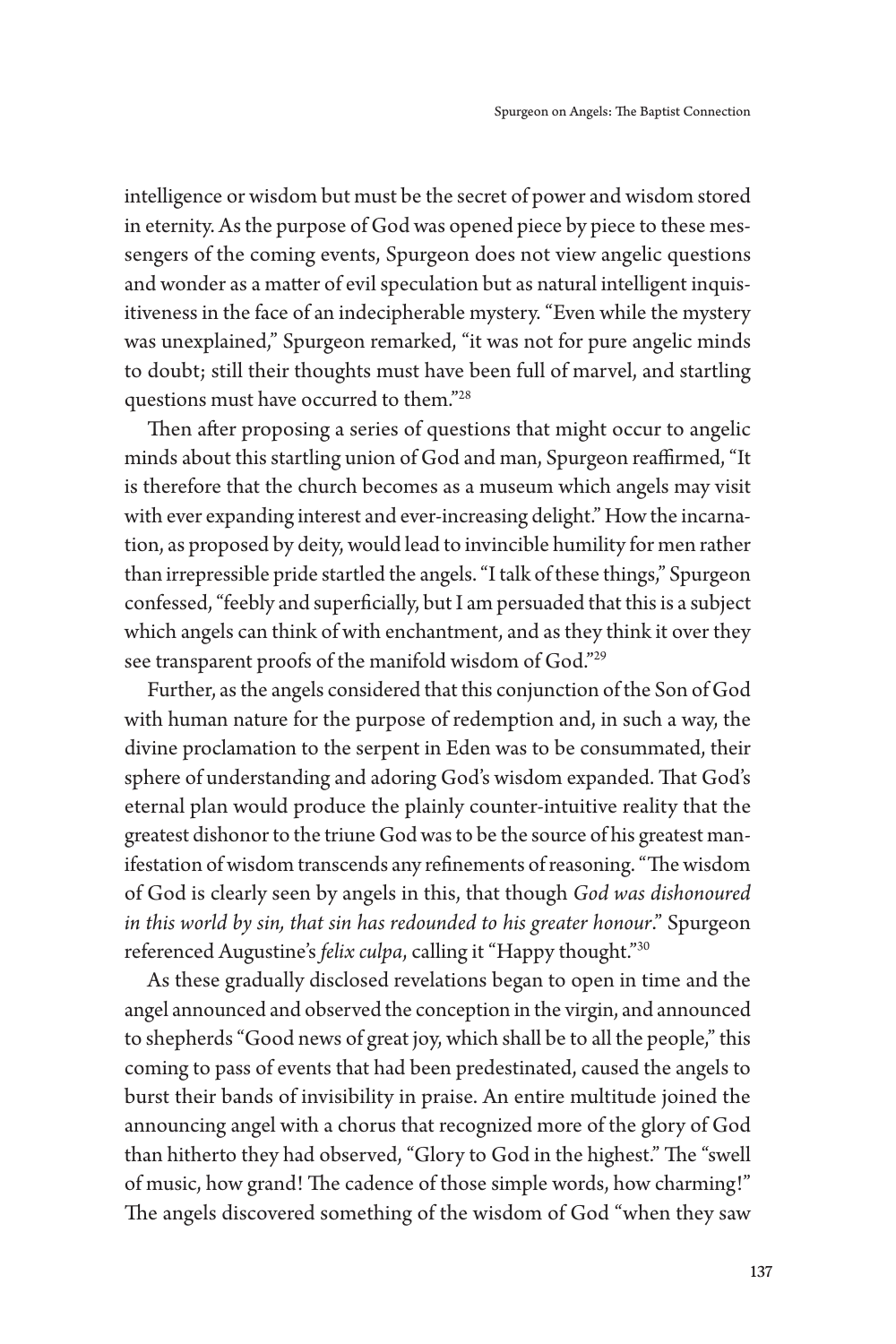that God thus tabernacled among men." And how they accompanied him, ministered to him, strengthened him, heard him teach, saw him condescend to men of low estate, and dwell with sinlessness and identifying compassion on fallen sod "struck them with wonder."31

Above all this, however, was the reality that all this wisdom, power, and glory was awaiting a greater display of the divine attributes in the griefs, torments, and dying of the Son of God. "The doctrine of substitution is a marvel which, if God had never revealed, none of us could by any possibility have discovered."32 That he should stoop to die as a substitute "must have appeared utterly incomprehensible."33 His utterance, "It is finished," opened another door of wonder and instruction to them and "perhaps they saw more clearly than before, how Christ by suffering put an end to our sufferings, and by being made a curse for us made us the righteousness of God in him."34

Another dimension of pondering depth was pressed on their minds "during the three days slumber" but their observation of the resurrection, their removal of the great stone, and their first word of the good news, "Why seek ye the living among the dead?" brought them from pondering depths to wondering heights.<sup>35</sup>

Their announcing was not done, however, and the marvel of these events would yet achieve an advanced glory even in the denoument. Within days they saw him add to his rising from the dead his rising from the earth, and again they announce, "Lift up your heads, O ye gates; and be ye lift up, ye everlasting doors; that the king of glory may come in." They met him and rode with him seeing him having finished his time of suffering now announced as the "Lord mighty in battle."36

In the application of this work and the actually bringing together of the people for whom the Savior died, the angels had more to observe, more to ponder, and more expansion of knowledge to add to their reasons for praise. In the multiplicity of ways in which the Holy Spirit brings people to salvation, a virtual kaleidoscope of inexhaustible patterns of beauty, the angels observe the particularity of each call to salvation. Borrowing from Jonathan Edwards's concept of conversions being "very various yet bearing a great analogy," Spurgeon noted that "in calling sinners to Christ, there is a singleness of purpose but no uniformity of means."37 Spurgeon saw evidence of God's wisdom in the date, place, and means by which every souls is brought to Christ, and "angels will, no doubt, be able to perceive in every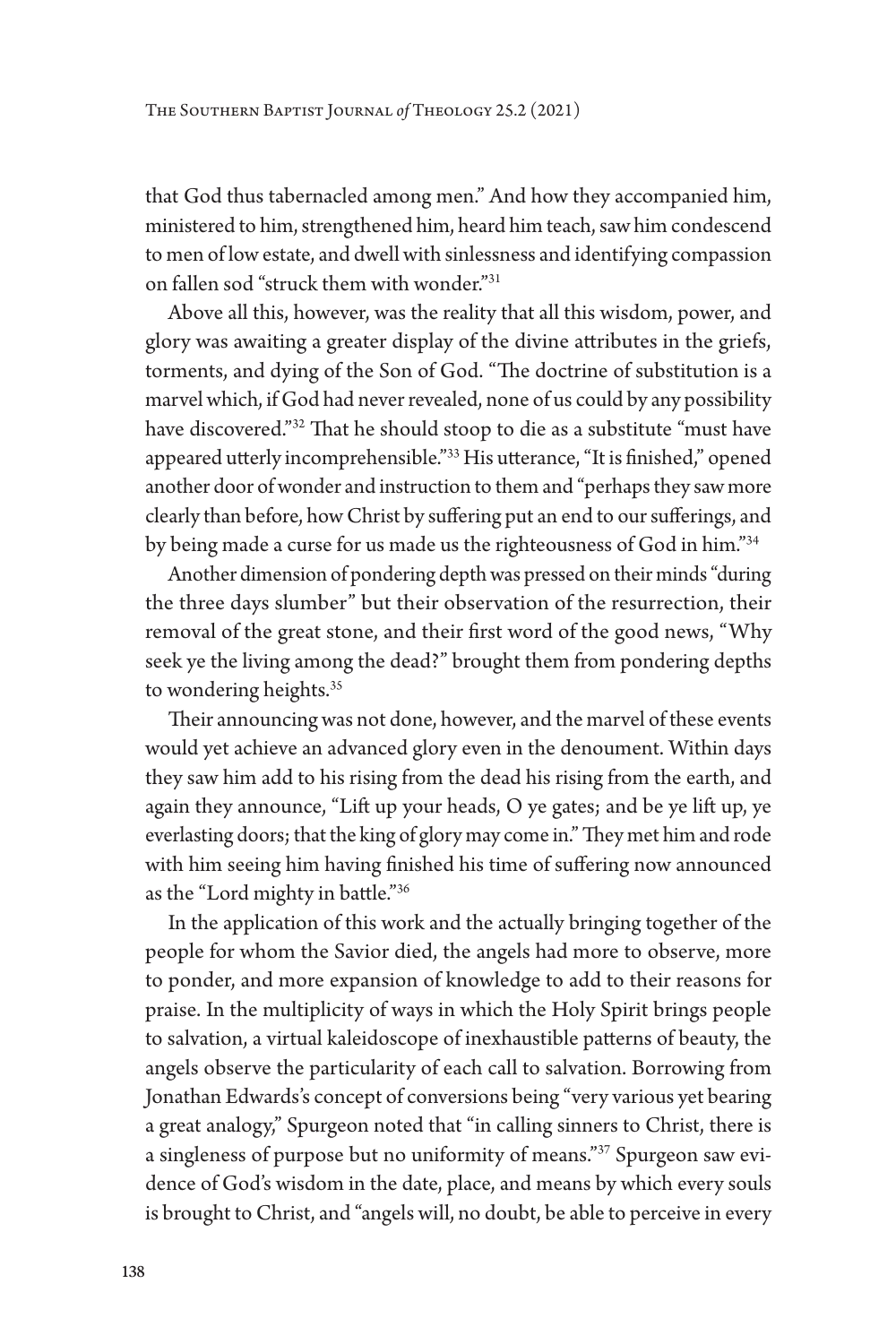conversion some singular marks of beautiful originality proceeding from the inexhaustible Artist of Grace, the Holy Spirit."

So it is with every continuing work of the Spirit in conformity to the likeness of Christ, in perseverance under trial, and in fortitude under persecution so that "angels have almost envied them the ability of serving God in that sphere of suffering, and the possibility of bearing in their bodies the marks of the Lord Jesus." So complete is the work and operating in conformity with such inexhaustible divine purpose that "in all the saints, through the history of their vocation and the development of their sanctification, angels can discern the manifold wisdom of God."38

And in the church of God itself, the "angels acquire increased knowledge." There is no blissful ignorance in this case, for "knowledge increases the joy of the angels, ... because it makes them take a greater delight in God when they see how wise and gracious he is." Angels "will be enriched by the society of the saints in heaven." They love heaven and their happiness is increased by seeing other creatures having inexpressible joy in the glory of heaven. The incarnation did not only bring humanity into near fellowship with God but had the effect of bringing creaturehood itself closer. Angels, as unfallen creatures, also are promoted by the union of the Creator with the creature. Spurgeon remarked that "angels by inference seem to me interested in the honour that Jehovah has put on his works—the endowed works of his own formation."39

Again, they increase in their grasp of the beauty of God. Whereas before, they reverenced the splendor of his impeccable purity and holiness, Spurgeon asked, "Is it not possible that even they who erst did veil their faces with their wings in the presence of the Almighty, because the brightness was excessive, may now stand with unveiled faces and worship God in Christ?" In his eternal essential brightness, no creature can see God but in Christ we may gaze, wonder, contemplate, and increase in the knowledge of God. In the enfleshment of the Son of God, John testified that "we beheld his glory, the glory as of the only begotten of the Father, full of grace and truth." Indeed, grace and truth came through Jesus Christ in a way that gave new insight into and submission to the law that was given through Moses. Consequently, though "No one has seen God at any time," at the appearance of Christ as the only person who could redeem sinners, "the only begotten Son, who is in the bosom of the Father, he has declared him" ( John 1:14-18). Now, because the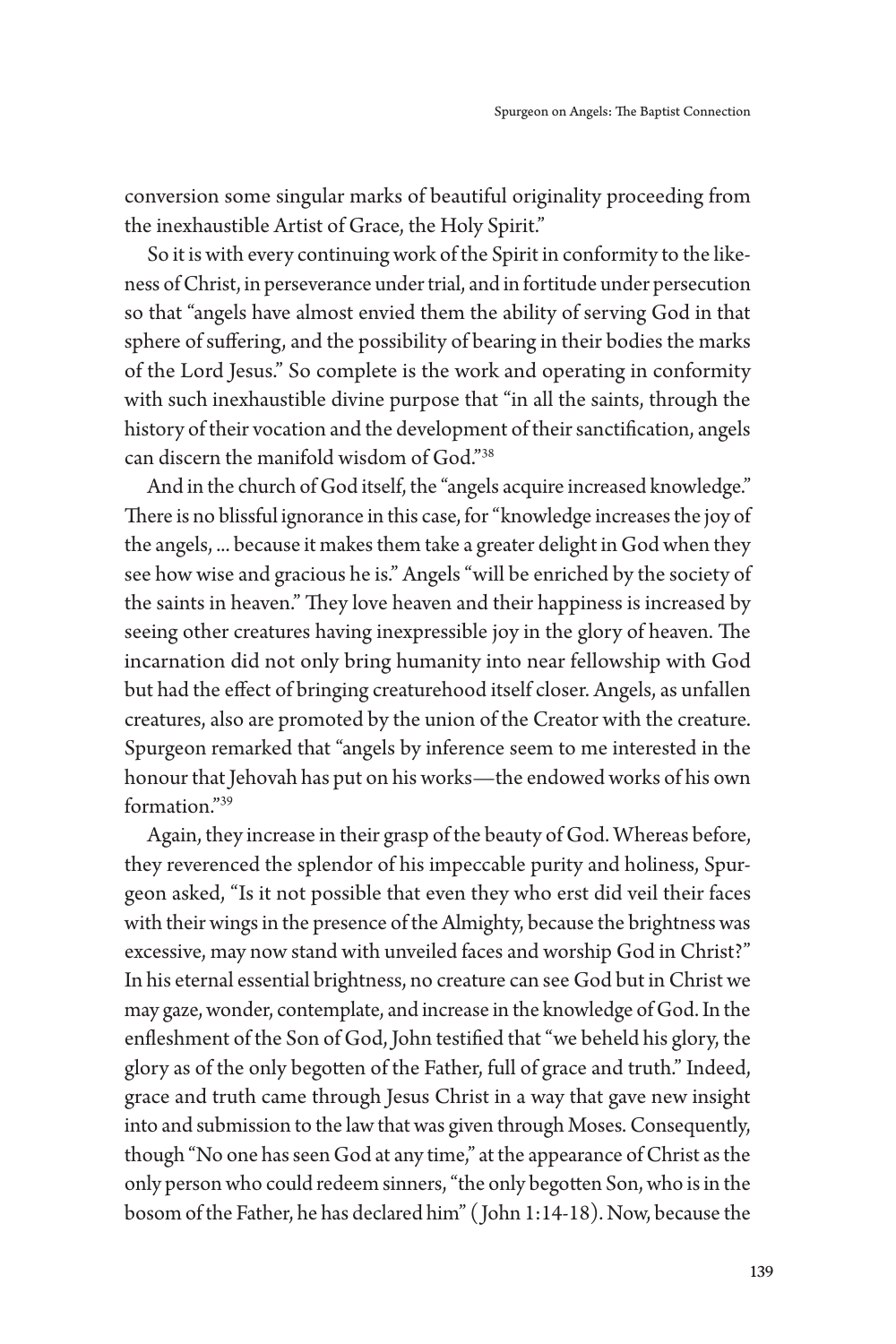angels have observed the entirety of the redemptive events ("seen by angels" 1 Tim 3:16), their own vision of God increases in accord with the attributes revealed in the unity of justice and condescending mercy. They too find their confession of the glory of God the Father as in submission to the exalted and enthroned Savior. By this event also, the angels learn a deeper gratitude that they were preserved from falling. When they contemplate the price of redeeming fallen humanity they increase in their knowledge of gratitude for that status of being elect angels, not in a sense of pharisaical pride that they are not like the others, but in the sense of absolute indebtedness.<sup>40</sup>

From the ways in which angels apply their intellects to the study of the church and learn to discern the manifold wisdom of God, should not the church itself learn to study these matters with a deeper and even angelic interest? We should prize the gospel above all "price, emolument, or honour." Further, we should study it "because no science is equal to the wisdom of God in Christ revealed in his church." Since "angels desire to look into these things," we should "apply every faculty ... to acquire increasing knowledge of that which angels love to study." Since we are joining such an august and exalted group of intelligent beings in this study, we should "never fear again the sneer of the man who calls the gospel folly." "Ah! Ye sceptics, sciolists, and scoffers," Spurgeon taunted, "we can well afford to let you rail; but you can ill afford to rail when angels are awed into wonder, and so would you if there were anything angelic about your temper, or anything of right wisdom in your attainments"<sup>41</sup>

Finally, Spurgeon looked upon the angels' occupation with the gospel and the church as an indication of the terror involved in the rejection of such a profound manifestation of saving wisdom. "If it amazes angels to see how God saves, it must be a terrible destruction from which he saves them. That destruction is coming upon you; its dark shadows have already begun to gather round you. How great your folly to refuse a salvation so wise, to reject a Saviour so attractive as Jesus!"42

*<sup>1.</sup> Autobiography*, 1:45.

*<sup>2.</sup> Autobiography*, 1: 34, 35.

*<sup>3.</sup> Spurgeon's Expository Encyclopedia*, 15 vols. (Grand Rapids, MI: Baker Books, 1977), 14:70. Hereinafter SEE.

<sup>4.</sup> Charles Spurgeon, *The Metropolitan Tabernacle Pulpit* (Pasadena, TX: Pilgrim Publications, 19670), 16:302. Hereinafter MTP.

<sup>5.</sup> SEE 1:245.